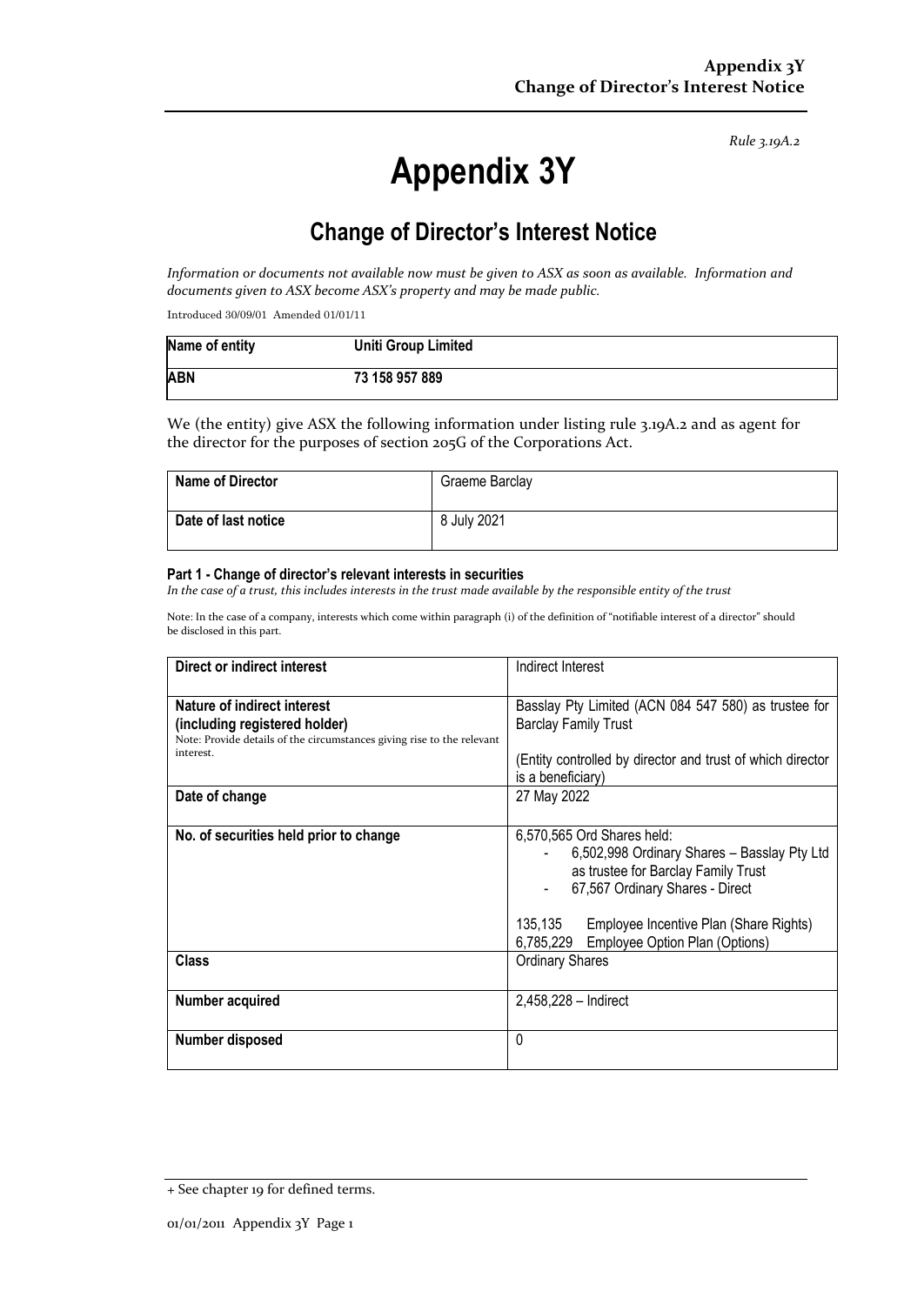| <b>Value/Consideration</b><br>Note: If consideration is non-cash, provide details and estimated<br>valuation                                                               | 2,458,228 in total consisting of:<br>$1,229,114$ @ \$0.25 = \$307,278.50<br>$614,557$ @ \$0.30 = \$184,367.10<br>$614,557$ @ \$ .375 = \$230,458.88                                                                                                     |
|----------------------------------------------------------------------------------------------------------------------------------------------------------------------------|---------------------------------------------------------------------------------------------------------------------------------------------------------------------------------------------------------------------------------------------------------|
| No. of securities held after change                                                                                                                                        | 9,028,793 Ord Shares held:<br>8,961,226 Ordinary Shares - Basslay Pty Ltd<br>as trustee for Barclay Family Trust<br>67,567 Ordinary Shares - Direct<br>135,135<br>Employee Incentive Plan (Share Rights)<br>4,327,001<br>Employee Option Plan (Options) |
| Nature of change<br>Example: on-market trade, off-market trade, exercise of options,<br>issue of securities under dividend reinvestment plan, participation in<br>buy-back | <b>Exercise of Options</b>                                                                                                                                                                                                                              |

### **Part 2 – Change of director's interests in contracts**

Note: In the case of a company, interests which come within paragraph (ii) of the definition of "notifiable interest of a director" should be disclosed in this part.

| <b>Detail of contract</b>                                                                       |  |
|-------------------------------------------------------------------------------------------------|--|
| Nature of interest                                                                              |  |
| Name of registered holder                                                                       |  |
| (if issued securities)                                                                          |  |
| Date of change                                                                                  |  |
| No. and class of securities to which                                                            |  |
| interest related prior to change                                                                |  |
| Note: Details are only required for a contract in<br>relation to which the interest has changed |  |
| Interest acquired                                                                               |  |
| Interest disposed                                                                               |  |
| <b>Value/Consideration</b>                                                                      |  |
| Note: If consideration is non-cash, provide details<br>and an estimated valuation               |  |
| Interest after change                                                                           |  |
|                                                                                                 |  |

## **Part 3 –** +**Closed period**

<sup>+</sup> See chapter 19 for defined terms.